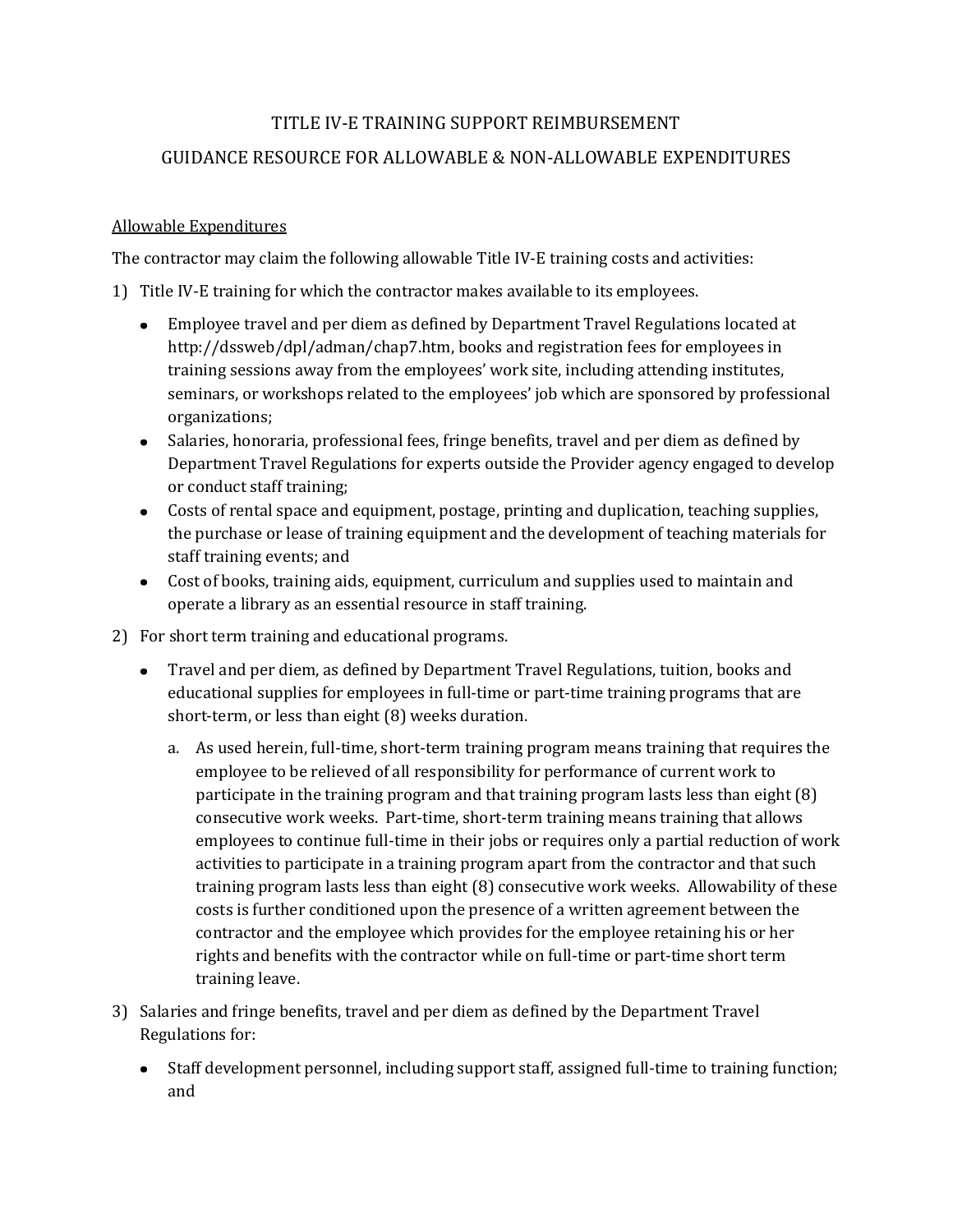- Staff development personnel, but NOT support staff (e.g. clerical or supervisory staff), assigned part-time to training functions to the extent time is spent performing such functions, and the PROVIDER develops and implements a methodology which allocates time spent by such staff to training functions.
- 4) The following are examples of Title IV-E allowable activities that may be claimed at the seventyfive (75) percent rate:
	- Social work practice, such as family centered practice and social work methods including interviewing and assessment.
	- Cultural competency related to children and families.
	- Title IV-E policies and procedures.
	- Child abuse and neglect issues, such as the impact of child abuse and neglect on a child and general overviews of the issues involved in child abuse and neglect investigations, if the training is not related to how to conduct an investigation of child abuse and neglect.
	- Permanency planning including using kinship care as a resource for children involved with the child welfare system.
	- General substance abuse, domestic violence, and mental health issues related to children and families in the child welfare system, if the training is not related to providing treatment or services.
	- Effects of separation, grief and loss, child development, and visitation.
	- Communication skills required to work with children and families.
	- Activities designed to preserve, strengthen, and reunify the family, if the training is not related to providing treatment or services.
	- Assessments to determine whether a situation requires a child's removal from the home, if the training is not related directly to conducting a child abuse and neglect investigation. Training on how to conduct specialized assessments such as psychiatric, medical or educational assessments are not permitted.
	- Ethics training associated with a Title IV-E State plan requirement, such as the confidentiality requirements in section 471(a)(8) of the Act.
	- Contract negotiation, monitoring or voucher processing related to the IV-E program.
	- Adoption and Foster Care Analysis and Reporting System (AFCARS), Statewide Automated Child Welfare Information System (SACWIS) or other child welfare automated system functionality that is closely related to allowable administrative activities in accordance with 45 CFR 1356.60(d) that the State has chosen to claim as Title IV-E training rather than as SACWIS development or operational costs (see AT-ACF-OISM-001).
	- Independent living and the issues confronting adolescents preparing for independent living consistent with section 477(a)(15) of the Act and the Child Welfare Policy Manual (CWPM), Section 3.1 H, Q/A #1.
	- Foster care candidate determination and pre-placement activities directed toward reasonable efforts in  $471(a)(15)$ , if the training is not related to providing a service.
	- Training on referrals to services, not how to perform the service.